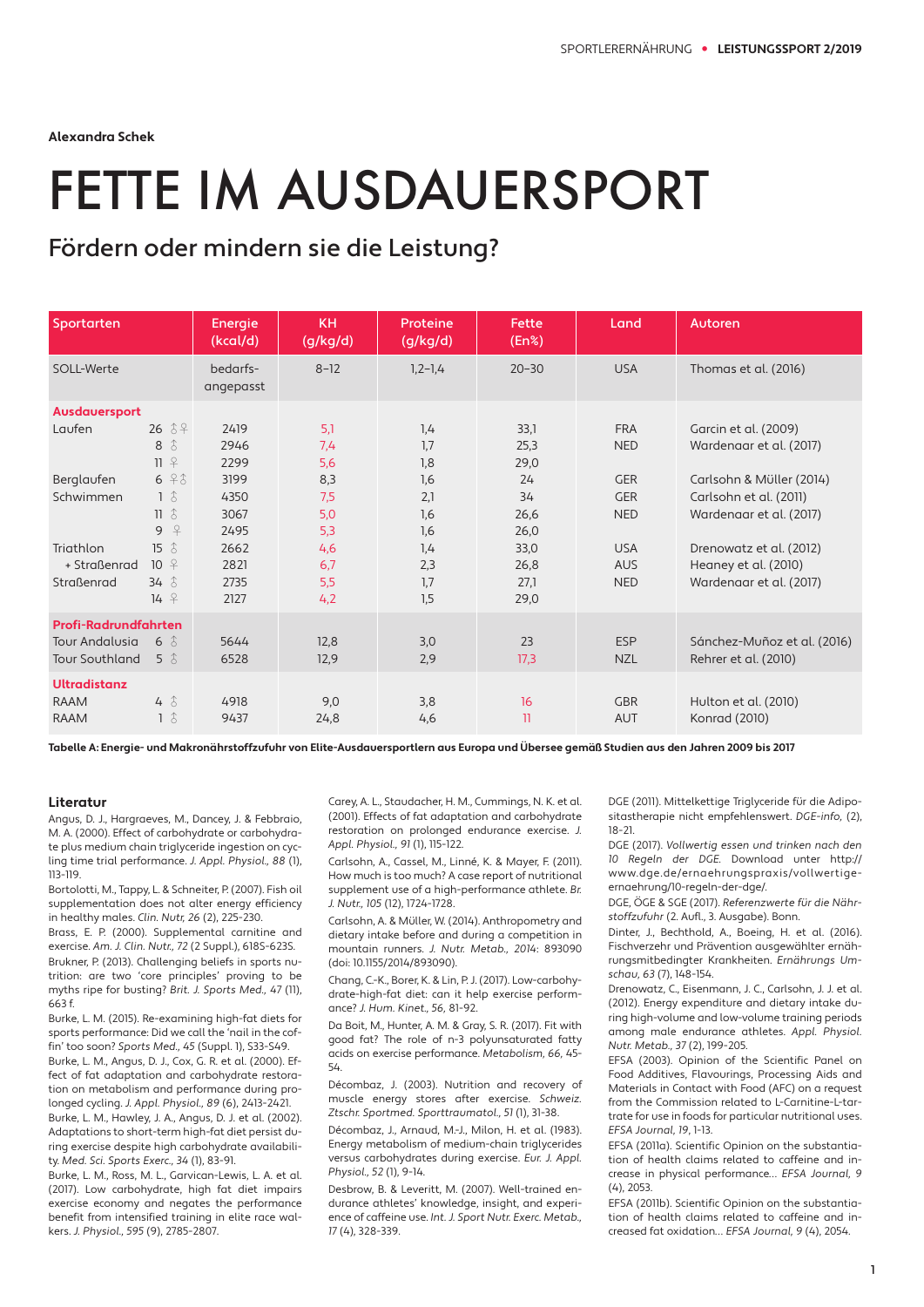EFSA (2011c). Scientific Opinion on the substantiation of health claims related to medium-chain triglycerides and reduction in body weight… EFSA Journal, 9 (6), 2240.

EFSA (2012). Tolerable upper intake level of EPA, DHA and DPA. EFSA Journal, 10 (7), 2815.

EFSA NDA Panel (2011). Scientific Opinion on the substantiation of health claims related to L-carnitine… EFSA Journal, 9 (6), 2212.

EFSA NDA Panel (2015). Scientific Opinion on the safety of caffeine. EFSA Journal, 13 (5), 4102 ff. Fife, B. (2014). The Coconut Ketogenic Diet. Colora-

do Springs: Piccadilly Books. Garcin, M., Doussot, L., Mille-Hamard, L. & Billat, V. (2009). Athletes' dietary intake was closer to

French RDA's than those of young sedentary counterparts. Nutr. Res., 29 (10), 736-742.

Goedecke, J. H., Christie, C., Wilson, G. et al. (1999a). Metabolic adaptations to a high fat-diet in endurance cyclists. Metabolism, 48 (12), 1509-1517.

Goedecke, J. H., Clark, V. L., Noakes, T. D. & Lambert, E. V. (2005). The effects of medium-chain triacylglycerol and carbohydrate ingestion on ultra-endurance exercise performance. Int. J. Sport Nutr. Exerc. Metab., 15 (1), 15-27.

Goedecke, J. H., Elmer-English, R., Dennis, S. C. et al. (1999b). Effects of medium-chain triacylglycerol ingested with carbohydrate on metabolism and exercise performance. Int. J. Sport Nutr., 9 (1), 35-47. Graham, T. E., Helge, J. W., MacLean, D. A. et al. (2000). Caffeine ingestion does not alter carbohydrate or fat metabolism in human skeletal muscle during exercise. J. Physiol., 529 (Pt 3), 837-847.

Greer, F., Friars, D. & Graham, T. E. (2000). Comparison of caffeine and theophylline ingestion: exercise metabolism and endurance. J. Appl. Physiol., 89 (5), 1837-1844.

Gutiérrez, Á., González-Gross, M., Delgado, M. & Castillo, M. J. (2001). Three days fast in sportsmen decreases physical work capacity but not strength or perception-reaction time. Int. J. Sports Nutr. Exerc. Metab., 11 (4), 420-429.

Hargreaves, M., Hawly, J. A. & Jeukendrup, A. (2004). Pre-exercise carbohydrate and fat ingestion: effects on metabolism and performance. J. Sports Sci., 22 (1), 31-38.

Havemann, L., West, S. J., Goedecke, H. J. et al. (2006). Fat adaptation followed by carbohydrateloading compromises high-intensity sprint performance. J. Appl. Physiol., 100 (1), 194-202.

Hawley, J. A., Burke, L. M., Angus, D. J. et al. (2000). Effect of altering substrate availability on metabolism and performance during intense exercise. Br. J. Nutr., 84 (6), 829-838.

Heaney, S., O'Connor, H., Gifford, J. & Naughton, G. (2010). Comparison of strategies for assessing nutritional adequacy in elite female athletes' dietary intake. Int. J. Sport Nutr. Exerc. Metab., 20 (3), 245-256. Heinonen, O. J. (1996). Carnitine and physical exercise. Sports Med., 22 (2), 109-132.

Helge, J. W. (2017). A high carbohydrate diet remains the evidence based choice for elite athletes to optimise performance. J. Physiol., 595 (9), 2775. Hessvik, N. P., Bakke, S. S., Frederiksson, K. et al.

(2010). Metabolic switching of human myotubes is improved by n-3 fatty acids. J. Lipid. Res., 51 (8), 2090-2104.

Holloway, C. J., Cochlin, L. E., Emmanuel, Y. et al. (2011). A high-fat diet impairs cardiac high-energy phosphate metabolism and cognitive function in healthy human subjects. Am. J. Clin. Nutr., 94 (3), 748-755.

Hulton, A. T., Edwards, J. P., Gregson, W. et al. (2013). Effect of fat and CHO meals on intermittent exercise in soccer players. Int. J. Sports Med., 34 (2), 165- 169.

Hulton, A. T., Lahart, I., William, K. L. et al. (2010). Energy Expenditure in the Race Across America (RAAM). Int. J. Sports Med., 31 (7), 463-467.

Ivy, J. L., Costill, D. L., Fink, W. J. & Maglischo, E. (1980). Contribution of medium and long chain triglyceride intake to energy metabolism during prolonged exercise. Int. J. Sports Med., 1 (1), 15-20.

Jeukendrup, A. E., Saris, W. H. M., Brouns, F. et al. (1996a). Effects of carbohydrate (CHO) and fat supplementation on CHO metabolism during prolonged exercise. Metabolism, 45 (7), 915-921.

Jeukendrup, A. E., Saris, W. H. M., Schrauwen, P. et al. (1995). Metabolic availability of medium-chain triglycerides co-ingested with carbohydrates during prolonged exercise. J. Appl. Physiol., 79 (3), 756-762. Jeukendrup, A. E., Saris, W. H. M., van Diesen, R. et al. (1996b). Effect of endogenous carbohydrate availability on oral medium-chain triglyceride oxidation during prolonged exercise. J. Appl. Physiol., 80 (3), 949-954.

Jeukendrup, A. E., Saris, W. H. M. & Wagenmakers, A. J. M. (1998a). Fat metabolism during exercise: a review. Part III: Effects of nutritional interventions. Int. J. Sports Med., 19 (6), 371-379.

Jeukendrup, A. E., Thielen, J. J., Wagenmakers, A. J. M. et al. (1998b). Effect of MCT and carbohydrate ingestion on substrate utilization and cycling performance. Am. J. Clin. Nutr., 67 (3), 397-404.

Köhler, M. (2013). Verbesserung des n-3-Status durch die Supplementation von Alpha-Linolensäure und Auswirkungen auf kardiovaskuläre Risikomarker bei Probanden mit Prä-Metabolischem Syndrom. Dissertation. Universität Jena.

Konrad, M. (2010). Nahrungsaufnahme im Radsport in Ultradistanz – Eine Fallstudie. Ernährungs Umschau, 57 (1), 16-20.

Lambert, E. V., Goedecke, J. H., van Zyl, C. G. et al. (2001). High-fat versus habitual diet prior to carbohydrate loading: effects on exercise metabolism and cycling performance. Int. J. Sport Nutr. Exerc. Metab., 11, 209-225.

Lambert, E. V., Speechly, D. P., Dennis, S. C. & Noakes, T. D. (1994). Enhanced endurance in trained cyclists during moderate intensity exercise following 2 weeks adaptation to high fat diet. Eur. J. Appl. Physiol., 69 (4), 287-293.

Lange, K. H. W. (2004). Fat metabolism in exercise – with special reference to training and growth hormone administration. Scand. J. Med. Sci. Sports, 14 (2), 74-99.

Leckey, J. J., Hoffmann, N. J., Parr, E. B. et al. (2018). High dietary fat intake increases fat oxidation and reduces skeletal muscle mitochondrial respiration in trained humans. FASEB J., 32 (6), 2979-2991.

Lowery, L. M. (2004). Dietary fat and sports nutrition: a primer. J. Sport Sci. Med., 3 (3), 106-117.

Massicotte, D., Péronnet, F., Brisson, G. R. & Hillaire-Marcel, C. (1992). Oxidation of exogenous mediumchain free fatty acids during prolonged exercise: comparison with glucose. J. Appl. Physiol., 73 (4), 1334-1339.

McSwiney, F. T., Wardrop, B., Hyde, P. N. et al. (2018). Keto-adaptation enhances exercise performance and body composition responses to training in endurance athletes. Metabolism, 81, 25-34.

Mickleborough, T. D., Murray, R. L., Ionescu, A. A. & Lindley, M. R. (2003). Fish oil supplementation reduces severity of exercise-induced bronchoconstriction in elite athletes. Am. J. Respir. Crit. Care Med., 168 (10), 1181-1189.

Møller, N. & Jørgensen, J. O. L. (2009). Effects of growth hormone on glucose, lipid, and protein metabolism in human subjects. Endocr. Rev., 30 (2), 152-177.

Noakes, T. (2004). Fat adaptation and prolonged exercise performance. J. Appl. Physiol., 96 (3), 1243 f. Noreen, E. E., Sass, M. J., Crow, M. L. et al. (2010) Effects of supplemental fish oil on resting metabolic rate, body composition, and salivary cortisol in healthy adults. J. Int. Soc. Sports Nutr., 7: 31 (doi:10.1186/1550-2783-7-31).

O'Keeffe, K. A., Keith, R. E., Wilson, G. D. & Blessing, D. L. (1989). Dietary carbohydrate intake and endurance exercise performance of trained female cyclists. Nutr. Res., 9 (8), 819-830.

Okano, G., Sato, Y. & Murata, Y. (1998). Effect of elevated FFA levels on endurance performance after a single fat meal ingestion. Med. Sci. Sports Exerc., 30 (5), 763-768.

Okano, G., Sato, Y., Takumi, Y. & Sugawara, M. (1996). Effect of 4-h pre-exercise high carbohydrate and high fat meal ingestion on endurance performance and metabolism. Int. J. Sports Med., 17(7). 530-534.

Olivecrona, T. & Bengtsson-Olivecrona, G. (1989). Heparin and Lipases. In D. Lane & U. Lindahl (eds.), Heparin (pp. 335-361). London: Edward Arnold Publishers.

Oliver, S. J., Laing, S. J., Wilson, S., Bilzon, J. L. & Walsh, N. (2007). Endurance running performance after 48 h of restricted fluid and/or energy intake. Med. Sci. Sports Exerc., 39 (2), 316-322.

Paoli, A., Grimaldi, K., D'Agostino, D. et al. (2012). Ketogenic diet does not affect strength performance in elite artistic gymnasts. J. Int. Soc. Sports Nutr., 9 (1): 34 (doi: 10.1186/1550-2783-9-34).

Pfaff, E. (2017). ,,Für jedes Race Across America hatte ich ein Ernährungskonzept." Interview mit Andrea Clavadetscher, Radsportler und Sieger des Race Across America (RAAM). Leistungssport, 47 (6), 27-31.

Phinney, S. D., Bistrian, B. R. & Evans, W. F. (1983). The human metabolic response to chronic ketosis with out caloric restriction: preservation of submaximal exercise capacity with reduced carbohydrate oxidation. Metabolism, 32 (8), 769-776.

Pitsiladis, Y. P., Smith, I. & Maughan, R. J. (1999). Increased fat availability enhances the capacity of trained individuals to perform prolonged exercise. Med. Sci. Sports Exerc., 31 (11), 1570-1579.

Rehrer, N. J., Hellemanns, I. J., Rolleston, A. K. et al. (2010). Energy intake and expenditure during a 6day cycling stage race. Scand. J. Med. Sci. Sports, 20 (4), 609-618.

Romjin, J. A., Coyle, E. F., Sidossis, L. S. et al. (1993). Regulation of endogenous fat and carbohydrate metabolism in relation to exercise intensity and duration. Am. J. Physiol., 265 (3 Pt 1), E380-E391.

Rowlands, D. S. & Hopkins, W. G. (2002). Effects of high-fat and high-carbohydrate diets on metabolism and performance in cycling. Metabolism, 51 (6), 678-690.

Sánchez-Muñoz, C., Zabala, M. & Muros, J. J. (2016). Nutritional intake and anthropometric changes of professional road cyclists during a 4-day competition. Scand. J. Med. Sci. Sports, 26 (7), 802-808.

Schek, A. (1994). Ist eine L-Carnitin-Substitution bei Sportlern sinnvoll? Leistungssport, 24 (2), 29-359.

Schek, A. (1997). Modell zur Quantifizierung der Energiebereitstellung aus Fett und Kohlenhydraten in Abhängigkeit von der Belastungsintensität bei Ausdauersportlern mit unterschiedlichen Belastungsniveaus. Niederkleen: Wissenschaftlicher Fachverlag Dr. Fleck.

Schek, A. (2017). Reduktionsdiäten – den Wald vor lauter Bäumen. Leistungssport, 47 (6), 32-34.

Schek, A. (2018a). Ernährung im Kraftsport. Leistungssport, 48 (6), 22-26.

Schek, A. (2018b). Top ernährt im Sport. Norderstedt: BoD.

Simopoulos, A. P. (2007) Omega-3 fatty acids and athletics. Curr. Sports Med. Rep., 6 (4), 230-236.

Spriet, L. L. (2014). New insights into the interaction of carbohydrate and fat metabolism during exer cise. Sports Med, 44 (Suppl. 1), 87S-96S.

Starling, R. D., Trappe, P. A., Parcell, A. C. et al. (1997). Effects of diet on muscle triglyceride and endurance performance. J. Appl. Physiol., 82 (4), 1185- 1189.